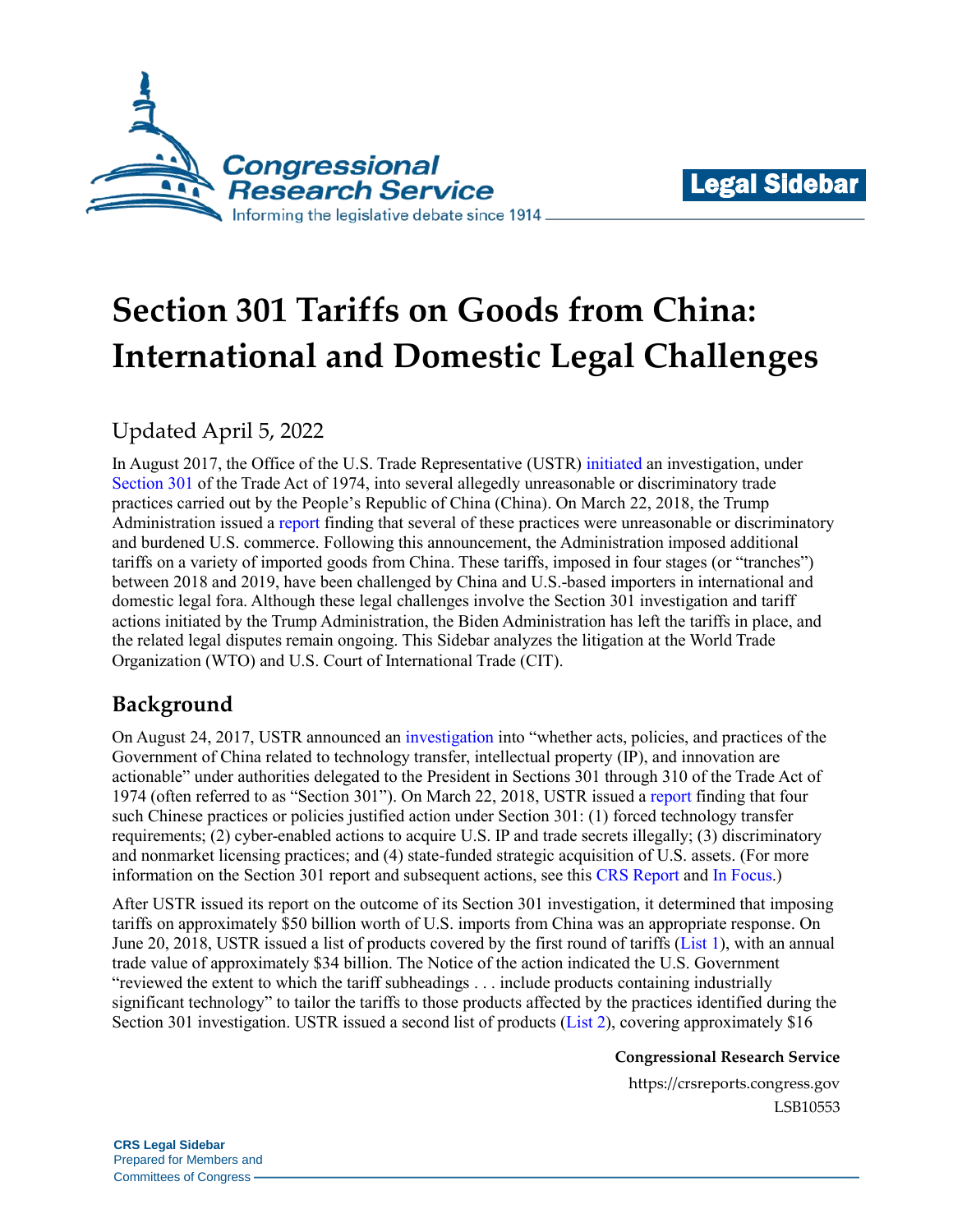billion worth of imports, on August 16, 2018. The Notice of the second action indicated this amount was identified to "maintain the effectiveness" of the Section 301 action, which USTR previously determined should cover \$50 billion in annual trade value. In response, China [announced](http://english.mofcom.gov.cn/article/newsrelease/significantnews/201806/20180602757681.shtml) that it would impose additional tariffs on \$50 billion worth of goods from the United States to counter what China viewed as U.S. action that "severely violated China's legitimate rights in the WTO."

Following these events, President Trump [ordered](https://ustr.gov/sites/default/files/enforcement/301Investigations/2018-0026%20China%20FRN%207-10-2018_0.pdf#page=2) USTR to modify the Section 301 action and impose additional tariffs on another \$200 billion worth of products from China—bringing the total value of goods subject to tariffs to \$250 billion. The President stated the \$50 billion action was insufficient because China "refuses to change its practices—and indeed recently imposed new tariffs" on U.S. goods. On September 21, 2018, USTR issued [List 3,](https://ustr.gov/sites/default/files/enforcement/301Investigations/83%20FR%2047974.pdf) which set the additional tariffs at 10% with projected increases to 25% on January 1, 2019. China responded by imposing additional tariffs on [\\$60 billion](https://www.cnbc.com/2018/09/18/china-says-new-tariffs-on-us-goods-worth-60-billion-effective-sept-24.html) worth of U.S. goods. The United States [delayed](https://ustr.gov/sites/default/files/enforcement/301Investigations/84_FR_20459.pdf) the projected tariff increases to 25% until May 10, 2019, after which China also [increased](http://english.mofcom.gov.cn/article/newsrelease/counselorsoffice/westernasiaandafricareport/201905/20190502862894.shtml) the tariff levels on \$60 billion worth of goods from the United States. In May 2019, the USTR proposed to modify further the \$250 billion action against China. It [announced](https://ustr.gov/sites/default/files/enforcement/301Investigations/Notice_of_Modification_%28List_4A_and_List_4B%29.pdf) on August 17, 2019, that the action "was insufficient to obtain the elimination of China's unfair and harmful policies" and expanded it to cover an additional \$300 billion in annual trade value [\(List 4\)](https://ustr.gov/sites/default/files/enforcement/301Investigations/Notice_of_Modification_%28List_4A_and_List_4B%29.pdf). In response, China [announced](https://www.fas.usda.gov/data/china-china-announces-increases-additional-tariffs) new tariffs on \$75 billion worth of products from the United States.

During this period, China initiated several WTO disputes against the United States, with each dispute challenging different tariff lists. In addition, thousands of U.S.-based importers filed lawsuits with the CIT, challenging Lists 3 and 4; the CIT has sought to assess the legal viability of these disputes by using several claims as "test cases."

#### **Disputes at the World Trade Organization**

China initiated three disputes at the WTO that challenge the four tariff lists: [DS543](https://docs.wto.org/dol2fe/Pages/SS/directdoc.aspx?filename=q:/WT/DS/543-7.pdf&Open=True) challenges List 1 and List 3, including the increase of tariffs on List 3 from 10% to 25%; [DS565](https://docs.wto.org/dol2fe/Pages/SS/directdoc.aspx?filename=q:/WT/DS/565-1.pdf&Open=True) challenges List 2; and [DS587](https://docs.wto.org/dol2fe/Pages/SS/directdoc.aspx?filename=q:/WT/DS/587-1.pdf&Open=True) challenges all four lists. Thus far, only DS543 has gone beyond consultations (i.e., private negotiations between China and the United States). A WTO panel issued a report in that case, finding the United States breached its WTO obligations when it imposed tariffs under Lists 1 and 3.

In DS543, although the parties raised several procedural issues before the WTO panel, the main substantive issues involved China's claims under Articles I, II(a), and II(b) of the General Agreement on Tariffs and Trade and the U.S. defense under Article XX(a). [Article I](https://www.wto.org/english/docs_e/legal_e/gatt47_01_e.htm#articleI) reflects the general "most-favourednation" (MFN) principle, which requires WTO members to provide nondiscriminatory treatment to "like products" of all other WTO members with respect to customs duties and certain other charges[. Article](https://www.wto.org/english/docs_e/legal_e/gatt47_01_e.htm#articleII)   $II(a)$  reflects a more specific application of the MFN principle, obliging WTO members to provide nondiscriminatory treatment to all other members with regard to commitments they make on, among other things, maximum tariffs applied to goods. These commitments are reflected in documents referred to as ["schedules of concessions.](https://www.wto.org/english/tratop_e/schedules_e/goods_schedules_e.htm.)" Article  $II(b)$  prohibits WTO members from imposing tariff rates on goods that are higher than those listed in their schedules of concessions. [Article XX](https://www.wto.org/english/docs_e/legal_e/gatt47_02_e.htm#articleXX) allows WTO members to impose WTO-inconsistent measures if they are taken to further legitimate public policy goals and satisfy certain conditions. Article XX(a) allows certain measures that are "necessary to protect public morals."

China [argued](https://docs.wto.org/dol2fe/Pages/SS/directdoc.aspx?filename=q:/WT/DS/543R.pdf&Open=True#page=30) that the U.S. tariffs violated Article I because the action imposed higher tariffs on goods from China than were imposed on goods from other nations. Further, China claimed the Section 301 tariffs violated Articles II(a) and (b) because the tariffs exceeded the maximum tariff levels set out in the U.S. Schedule of Concessions and applied only to China. The United States did not dispute that the Section 301 tariffs were inconsistent with these provisions. Instead, the United States sought to [justify](https://docs.wto.org/dol2fe/Pages/SS/directdoc.aspx?filename=q:/WT/DS/543R.pdf&Open=True#page=30) the measures under Article XX(a), contending they were necessary to protect public morals. Specifically, the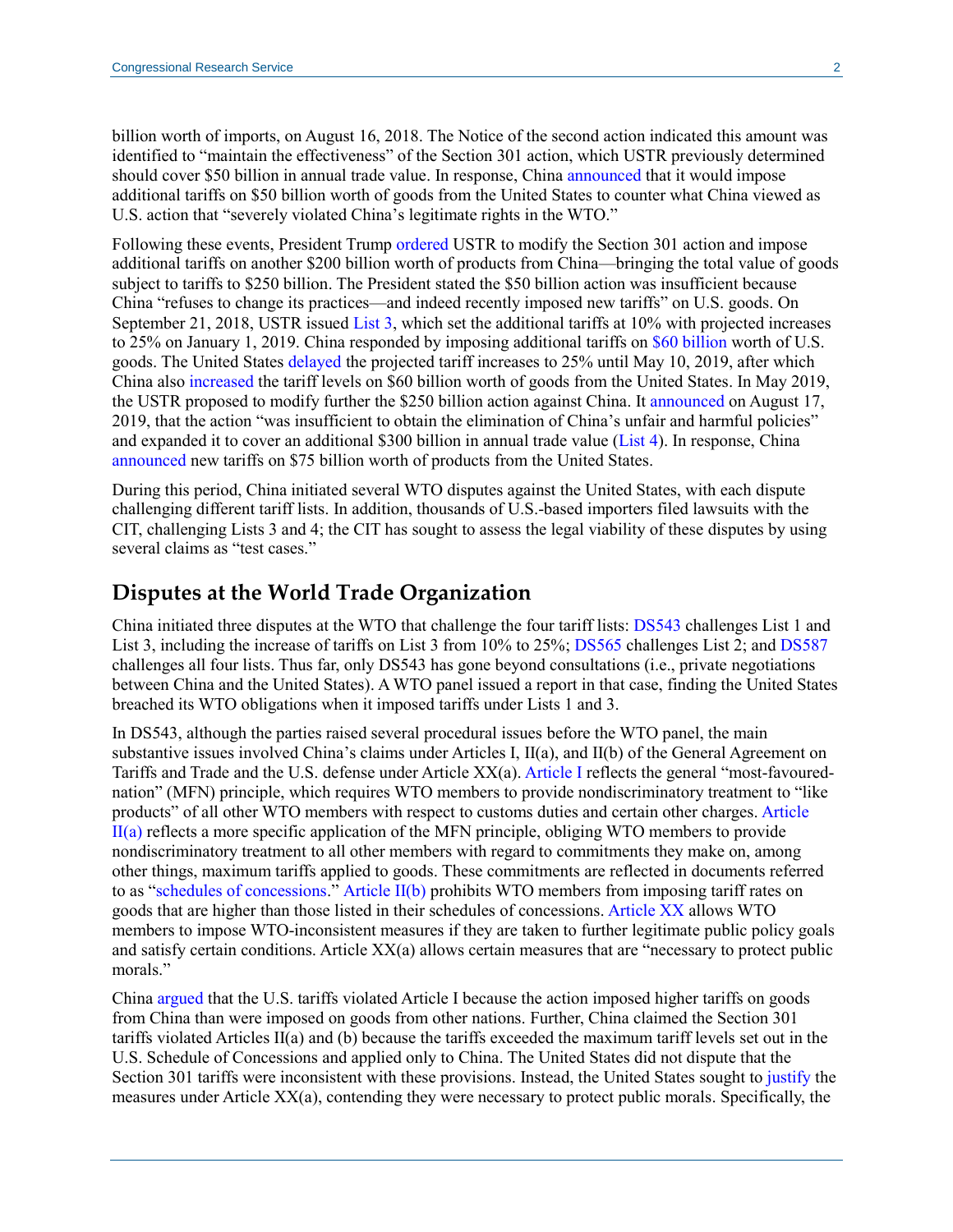United State[s explained](https://docs.wto.org/dol2fe/Pages/SS/directdoc.aspx?filename=q:/WT/DS/543RA1.pdf&Open=True#page=23) the practices identified in the Section 301 report (e.g., misappropriation of U.S. IP) violated U.S. public morals. The tariffs were imposed to combat the continuation of these practices.

The WTO panel found that China made a *prima facie* case that the tariffs were inconsistent with Article I because they ["apply only to products from China"](https://docs.wto.org/dol2fe/Pages/SS/directdoc.aspx?filename=q:/WT/DS/543R.pdf&Open=True#page=32) and do not provide the same treatment to Chinese products as to all other WTO members' products. It also [concluded](https://docs.wto.org/dol2fe/Pages/SS/directdoc.aspx?filename=q:/WT/DS/543R.pdf&Open=True#page=34) that the Section 301 tariffs were *prima facie* inconsistent with Articles II(a) and (b) because they "applied in excess of the rates to which the United States bound itself in its Schedule [of Concessions] and accord imports from China 'less favourable treatment' than that provided in the United States' Schedule."

Turning to the United States' public morals defense, the panel first [found](https://docs.wto.org/dol2fe/Pages/SS/directdoc.aspx?filename=q:/WT/DS/543R.pdf&Open=True#page=42) the "'standards of right and wrong' invoked by the United States . . . could, at least at a conceptual level, be covered by the term 'public morals.'" However, the United States had not, in the panel's view, demonstrated the tariffs were "necessary" to protect public morals, and therefore the tariffs were [not justified](https://docs.wto.org/dol2fe/Pages/SS/directdoc.aspx?filename=q:/WT/DS/543R.pdf&Open=True#page=64) under Article  $XX(a)$ . The panel [concluded](https://docs.wto.org/dol2fe/Pages/SS/directdoc.aspx?filename=q:/WT/DS/543R.pdf&Open=True#page=65) the Section 301 tariffs were inconsistent with the United States' WTO obligations and recommended the United States "bring its measures into conformity."

On October 26, 2020, the United States [announced](https://www.wto.org/english/news_e/news20_e/ds543apl_26oct20_e.htm) its decision to appeal the DS543 panel report. As the WTO's Appellate Body currently [lacks a quorum](https://crsreports.congress.gov/product/pdf/LSB/LSB10385) of members, and therefore cannot hear appeals, there is no immediate way to resolve the dispute within the WTO. Thus, at least in the near term, there will be no final recommendation from the WTO's Dispute Settlement Body. Any resolution to the dispute will likely need to be negotiated by the United States and China outside of the WTO's dispute settlement framework. It has been [suggested](https://data.consilium.europa.eu/doc/document/ST-15088-2019-INIT/en/pdf#page=6) that appealing a dispute under circumstances where the dispute cannot become final may give rise to a separate breach of the international obligation of good faith, and may entitle another WTO member to impose countermeasures (e.g., raise tariffs) to address the dispute. The two other disputes remain pending before the WTO, but China has not taken action beyond requesting consultations with the United States.

### **Disputes at the U.S. Court of International Trade**

In addition to China's dispute settlement cases against the Section 301 tariffs at the WTO, thousands of companies have challenged the tariffs before the CIT. In September 2020, HMTX Industries LLC, a U.S. based importer, brought the first of these lawsuits to the CIT. The company, as well as several of its affiliates, [challenged](https://www.law360.com/internationaltrade/articles/1312509/more-than-3-300-importers-energized-to-erase-china-tariffs?nl_pk=dd04f028-97e7-43d2-844a-9af611ce9033&utm_source=newsletter&utm_medium=email&utm_campaign=internationaltrade) the List 3 tariffs, and later [amended](https://www.jdsupra.com/legalnews/latest-development-in-court-case-74489/) its complaint to challenge List 4A. Subsequently, approximately 6,000 importers of various goods from China filed [similar challenges](https://www.law360.com/internationaltrade/articles/1312509/more-than-3-300-importers-energized-to-erase-china-tariffs?nl_pk=dd04f028-97e7-43d2-844a-9af611ce9033&utm_source=newsletter&utm_medium=email&utm_campaign=internationaltrade) to the Lists 3 and 4A tariffs as well as List 4B, seeking a refund of duties paid. Collectively, these lawsuits represent the first domestic court challenges to Section 301 tariffs. Not only is this legal challenge unprecedented, but the number of cases is as well. The CIT generally receives a few hundred cases per year; the Section 301 cases, in conjunction with other 2020 filings, [increased](https://www.uscourts.gov/statistics-reports/us-court-international-trade-judicial-business-2020) its caseload by 1,546% from 2019 to 2020.

The CIT has taken several procedural steps reflecting the scope and potentially significant legal implications of these challenges. First, the court assigned all cases to a three-judge panel and created a single "master case" titled *[In re Section 301 Cases](https://filehost.thompsonhine.com/uploads/CIT_Procedural_Order_1_295f.pdf)*, under which the parties must file all relevant documents. Second, the court [decided](https://filehost.thompsonhine.com/uploads/CIT_Procedural_Order_2_cd67.pdf) to manage the disputes by selecting a representative sample of claims, which would be used to assess the legal challenges' viability and potentially suggest how the court should address the remaining cases. While the test case is considered, all other cases are [stayed.](https://www.cit.uscourts.gov/sites/cit/files/Admin_Order_21-02.pdf)

The *HMTX* case, whose claims served as a model for many subsequent claims, was selected by the CIT to serve as the test case. In their amended complaint, the *HMTX* plaintiffs contend that (1) the USTR violated procedural requirements for imposing Section 301 tariffs; and (2) the Agency exceeded its statutory authority when imposing the tariffs.